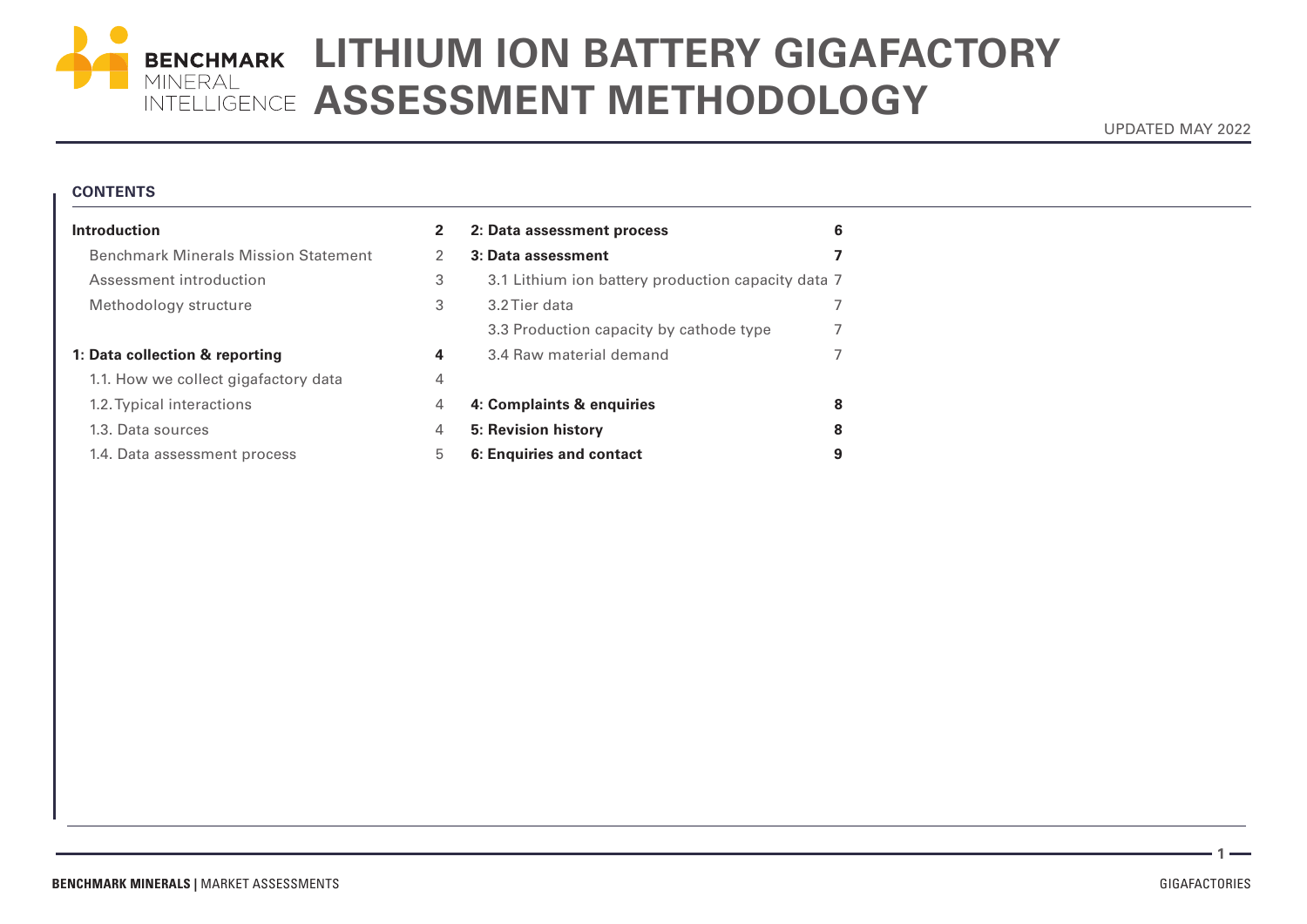

# **INTRODUCTION**

# **BENCHMARK MINERALS MISSION STATEMENT**

Benchmark Mineral Intelligence (Benchmark Minerals) strives to create methodologies that accurately reflect the market dynamics of the industries we cover and allow for independent data collection, free of distortion or misrepresentation.

Our market assessments track key metrics that can be regularly assessed to determine the growth trajectory of that given market.

For the lithium ion battery gigafactory assessment we have identified key data points which allow for direct comparative analysis of the current state of the industry. These include (but are not limited to):

- $\blacksquare$  Lithium ion battery production capacity, current and forecast, on a plant by plant basis
- $\blacksquare$  The location of capacity
- $\blacksquare$  Cathode type used by each facility
- $\blacksquare$  Tier status of each producer

Benchmark Minerals focuses on primary data collection from different sources directly from the supply chain in order to build an informed and robust perspective of the market.

Due to the opaque nature of the industry, Benchmark Minerals employs expert analysts to collect and interpret this information, using editorial expertise to assess the information received.



**COMPANY STRUCTURE**

This methodology describes the process by which Benchmark Minerals assesses lithium ion battery production capacity and the standards our analysts adhere to in data collection.

The information we publish is distributed directly to subscribers and also made available via our website for authorised users/licensers. The timing and delivery of this information is outlined in section 1.4.

Benchmark Minerals methodologies are created and updated in line with developments in each of the

specific markets we cover.

As the industries we follow evolve, we update the data we collect and process we adhere to in order to ensure the most accurate and relevant data is made available to the market.

All Benchmark Minerals methodologies are tailored to the markets they cover and reflect Benchmark's commitment to independent and accurate price and data reporting.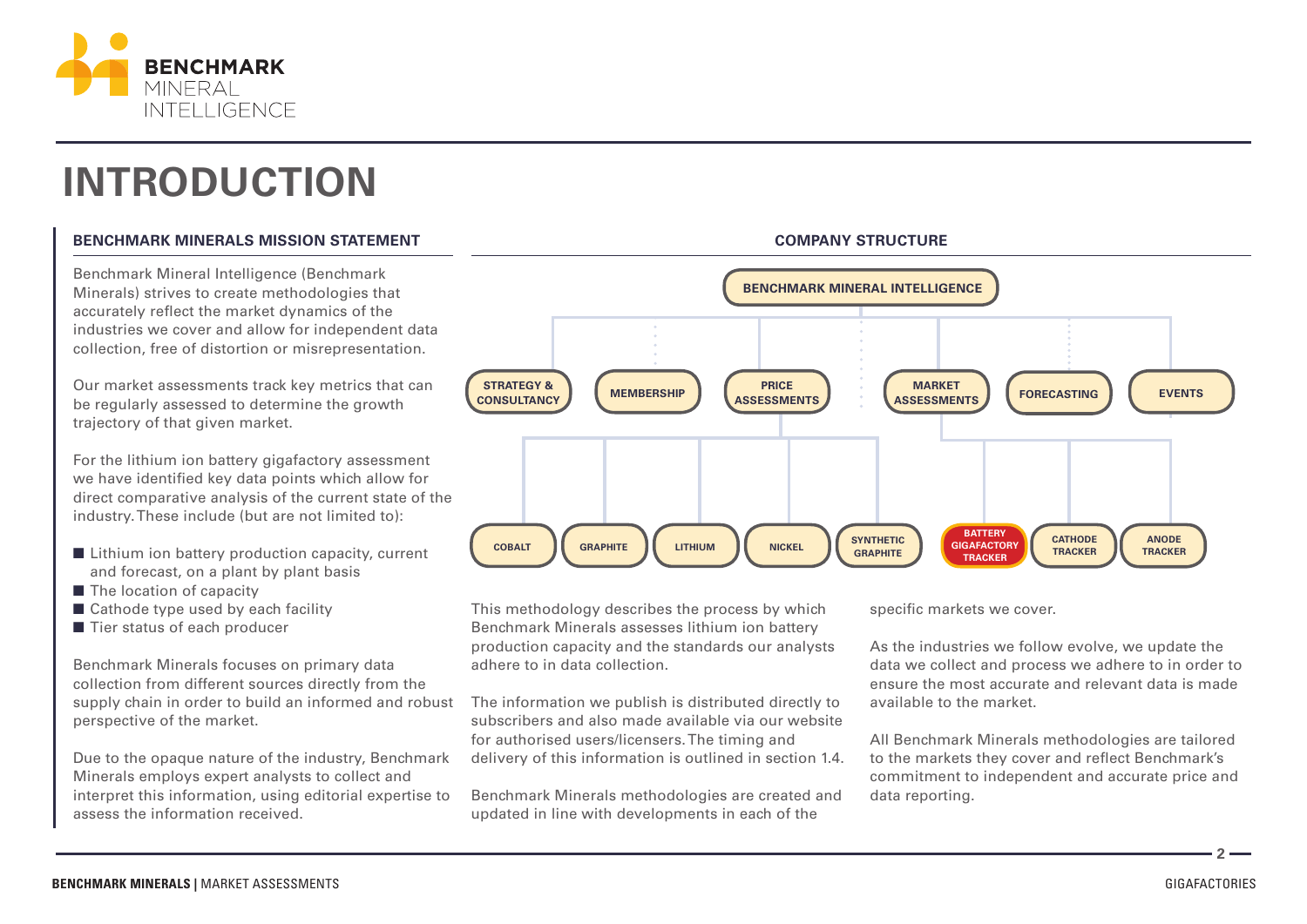

# **INTRODUCTION**

# **INTRODUCTION**

The Benchmark Minerals Lithium Ion Battery Gigafactory Assessment publishes the ongoing and future development of lithium ion battery production capacity globally.

The data is designed to show a comprehensive assessment of lithium ion battery production sites, current and future. This is primarily to assess the battery production capacity that will be available to the industry and to allow for comparison for meeting future demand requirements.

Alongside this, Benchmark Minerals assesses supplementary data including battery producer tier assessments, production capacity by cathode type and the implied battery raw material demand of the plants in the assessment (more details on this can be found in section 2 of this methodology).

This data can be used alongside the capacity data to make informed decisions relating to the growth trajectory of the industry. Specifically, the quality of planned production capacity and its suitability to supply various markets, the technology trends of the future market and the volumes of battery raw materials that will be needed to fulfil this capacity.



**DATA COLLECTION PROCESS**

## **METHODOLOGY STRUCTURE**

This methodology has been structured to provide a detailed description of our data collection processes and procedures. The methodology is structured as follows:

- **E SECTION 1:** An overview of our data collection methods and how we assess the data we collect to use in the final assessment.
- **EXECTION 2:** Highlights the key types of data that are collected for the assessment and how they relate to the market.
- **SECTION 3:** Benchmark Minerals team members and contact details for enquiries

**BENCHMARK MINERALS |** MARKET ASSESSMENTS GIGAFACTORIES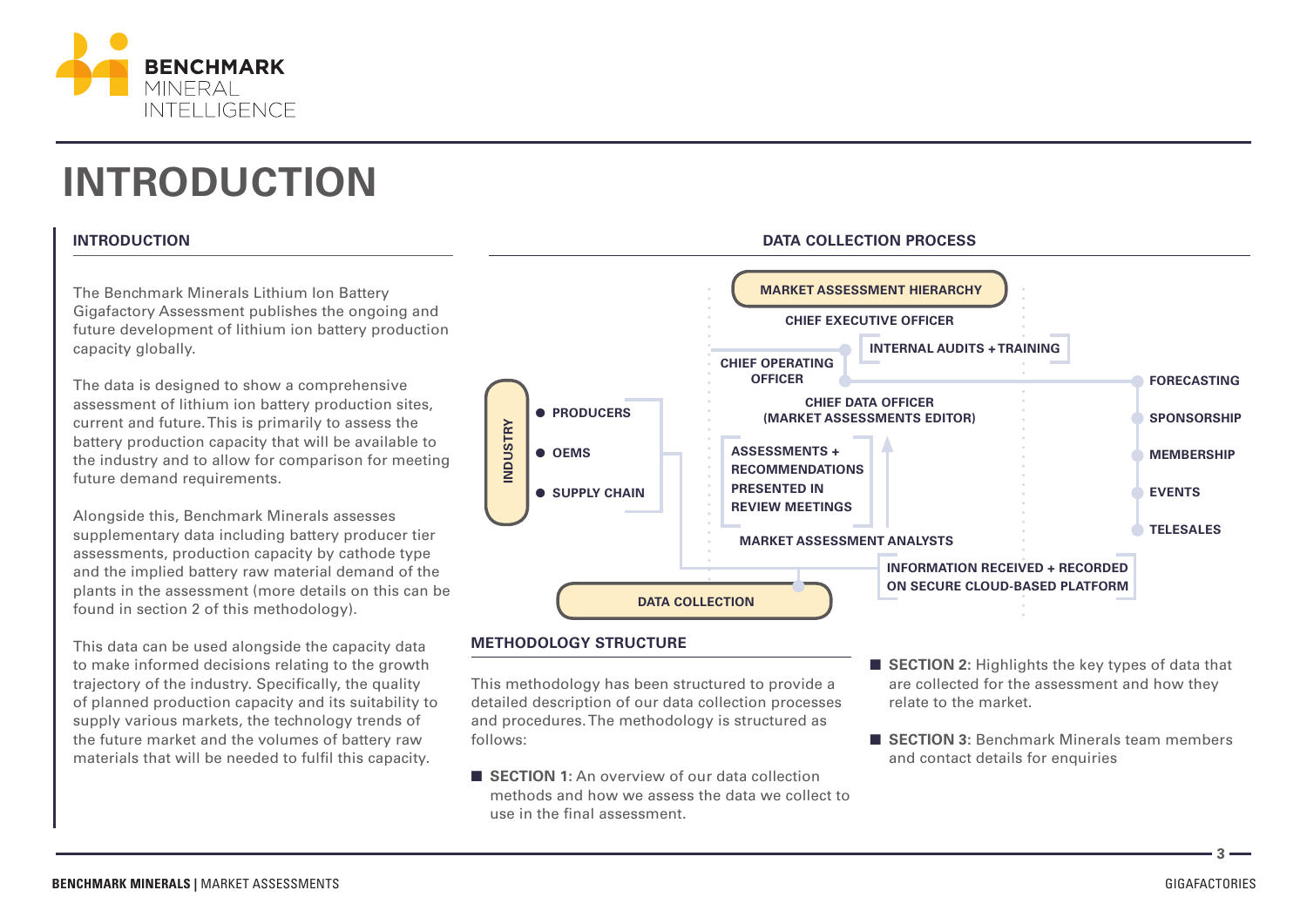

# **1. DATA COLLECTION**

The objective of Benchmark Minerals Lithium Ion Battery Gigafactory Assessments is to provide an accurate and independent evaluation of global lithium ion battery production capacity.

The data that is used in our assessments is collected directly from the market, and we encourage our sources to report any supplementary information possible in order to determine the most accurate reflection of the data we have collected.

In this section we detail how this information is collected, used and reported to the market via Benchmark Minerals Market Assessments.

# **1.1 HOW WE COLLECT DATA**

Benchmark Minerals' market data is collected primarily via direct contact with lithium ion battery producers or companies that have outlined detailed plans to produce lithium ion batteries. Our team of analysts verify and substantiate this information through a range of primary and secondary sources.

Our primary process involves a dedicated team of experienced market analysts communicating regularly with the industry via phone, email, messenger services and direct meetings in person.

All information received is logged on our internal secure cloud-based system by the analyst upon receipt of the data.

As a secondary method of verifying this information, the data is checked against public sources such as company reports, and government data.

Although the number of contacts for any one data point can vary, the insight and experience of our analysts ensure that all data published can be authenticated and supported by market intelligence.

# **1.2 TYPICAL INTERACTIONS**

The primary information in the Benchmark Minerals Lithium Ion battery Gigafactory Assessment is collected directly from industry contacts, from the companies included in the assessment. This information can also be supplemented by:

- $\blacksquare$  Public statements made by the company under assessment
- $\blacksquare$  Information gathered from other companies in the supply chain - directly involved with the one in question
- $\blacksquare$  Third-party reports of market activity

Benchmark Minerals looks to confirm all data points that have not been received directly from the company under assessment within 6 months.

Data points that have not been collected directly from the company are assessed for reliability and can, in some instances, be used in the assessment prior to confirmation.

In order to protect the confidentiality of our data sources, specific interaction information is not disclosed to the market.

### **1.3 DATA SOURCES**

Benchmark Minerals conducts confidential interactions with market participants in order to source the data and market intelligence used for its market assessments.

Due to the private nature of the discussions Benchmark has with its contacts, full disclosure of the interaction is often not possible.

Data providers do not enter into a formal agreement to provide data to Benchmark Minerals. Instead interactions with the market are conducted on a trust basis which require internal review and editorial judgement.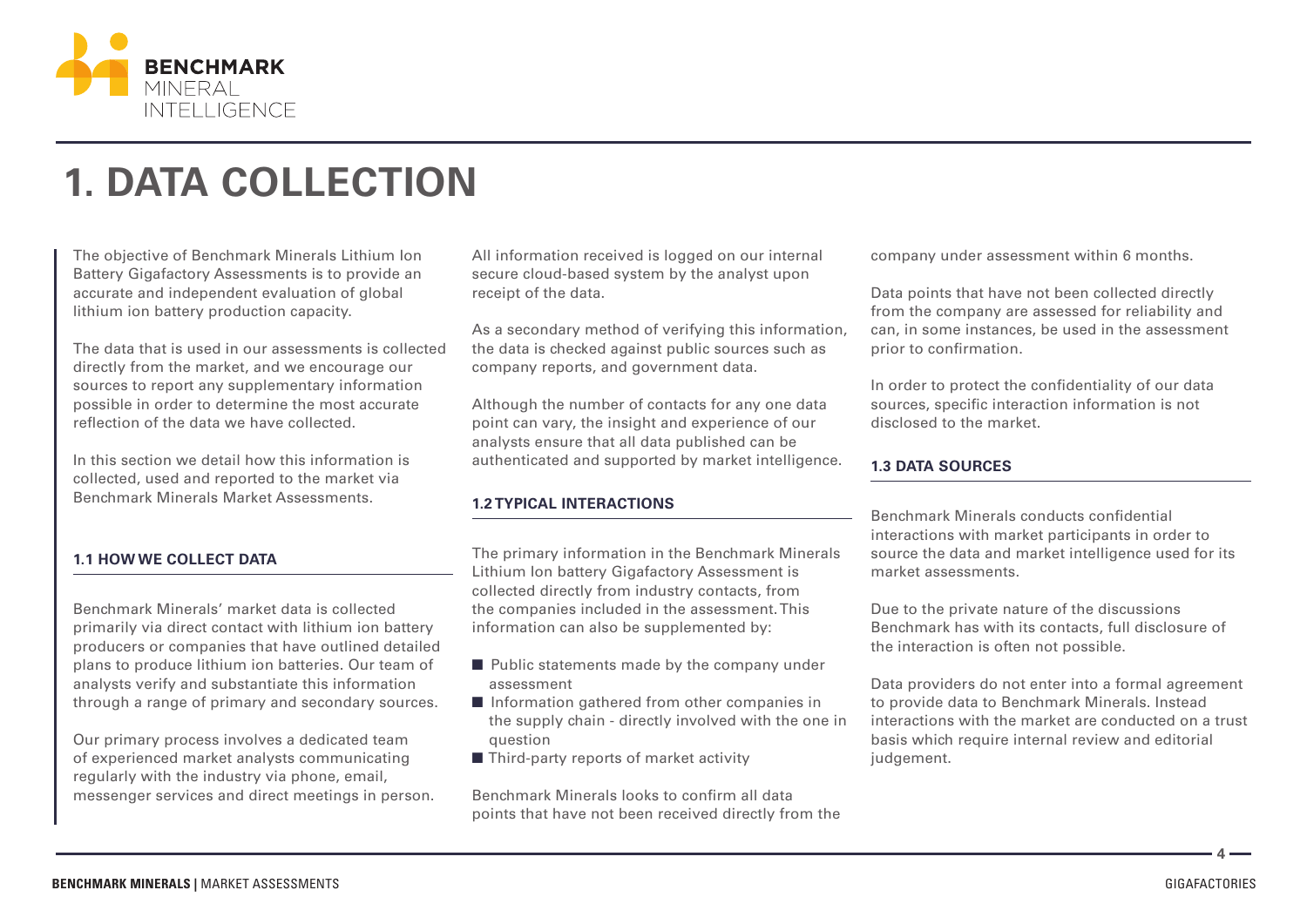

# **1. DATA COLLECTION**

## **1.4 DATA ASSESSMENT PROCESS**

Benchmark Minerals lithium ion battery gigafactory capacity data is assessed on a monthly basis.

Benchmark Minerals analysts conduct the monthly review on the 15th of the month and the data is published on our website within one working day.

The monthly data review involves all relevant analysts collecting their respective data points for the time period in question and reviewing in relation to other information received.

Due to the nature of data and information received by Benchmark analysts, on occasion, data received in an assessment month may not be published until later months whilst it is verified.

## **INPUT DATA HIERARCHY**



#### **Editorial judgement**

Benchmark Minerals can employ a process of editorial judgement to assess the capacities and/or cathode types used for each of the lithium ion battery gigafactories published in the assessment.

This process originates from primary data collection which is logged and reviewed in regular team meetings involving the relevant market analysts.

After the data is reviewed and each relevant analyst provides their assessment, the market assessment

editor will analyse and make recommendations in relation to supporting evidence and internal data logs to check for accuracy.

The market assessment editor verifies the data set before publication and distribution

## **Units of measurement**

Benchmark Minerals Market Assessments are published in the most common units of measurement used by the industry.

In the lithium ion battery industry, production capacity measurements are most commonly cited in gigawatt hours (GWh).

For raw material volumes (i.e cobalt, nickel, lithium etc) measurements are cited in metric tonnes.

These units are those used in the lithium ion battery gigafactory assessment unless otherwise stated.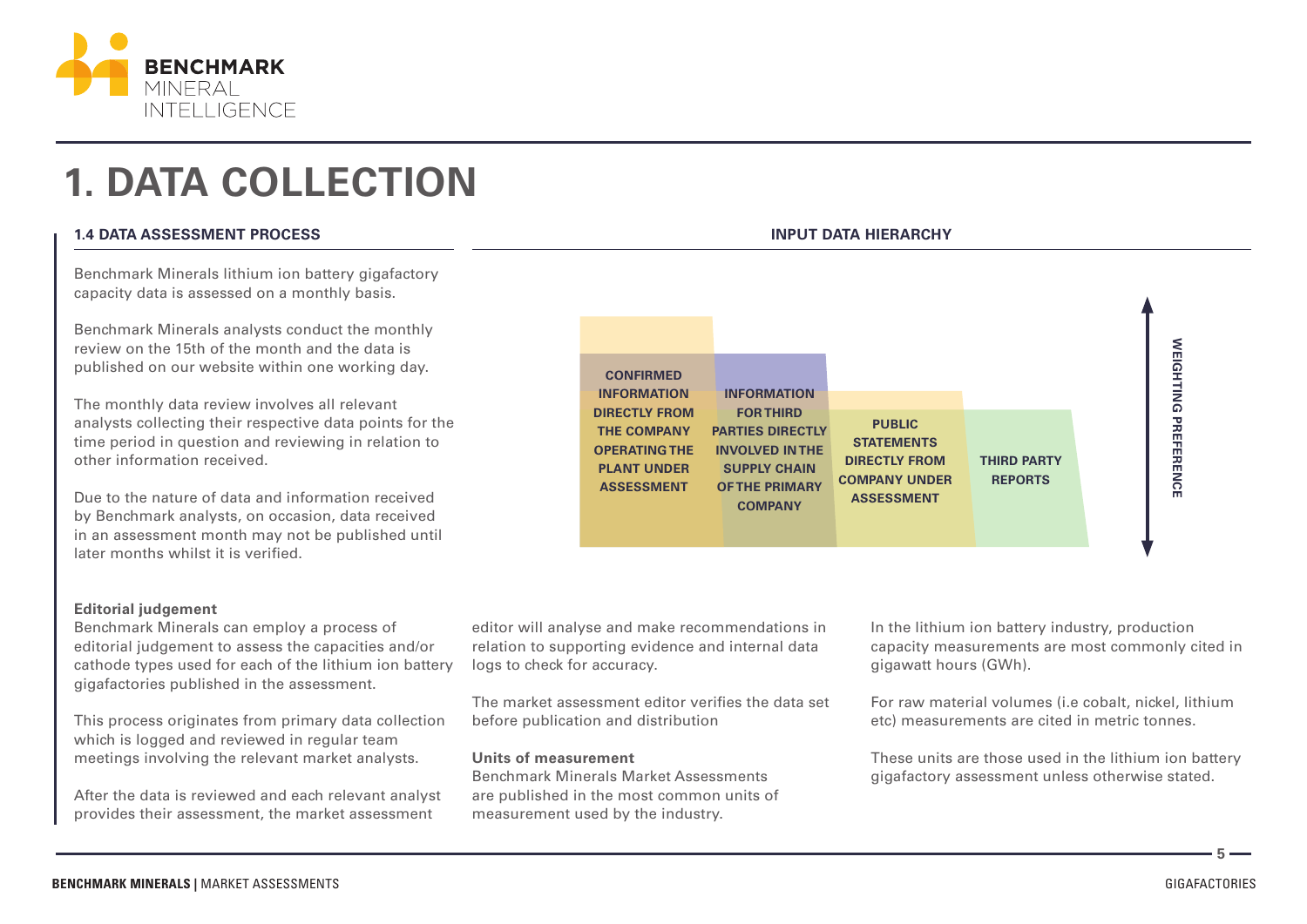

# **2. DATA ASSESSMENT PROCESS**

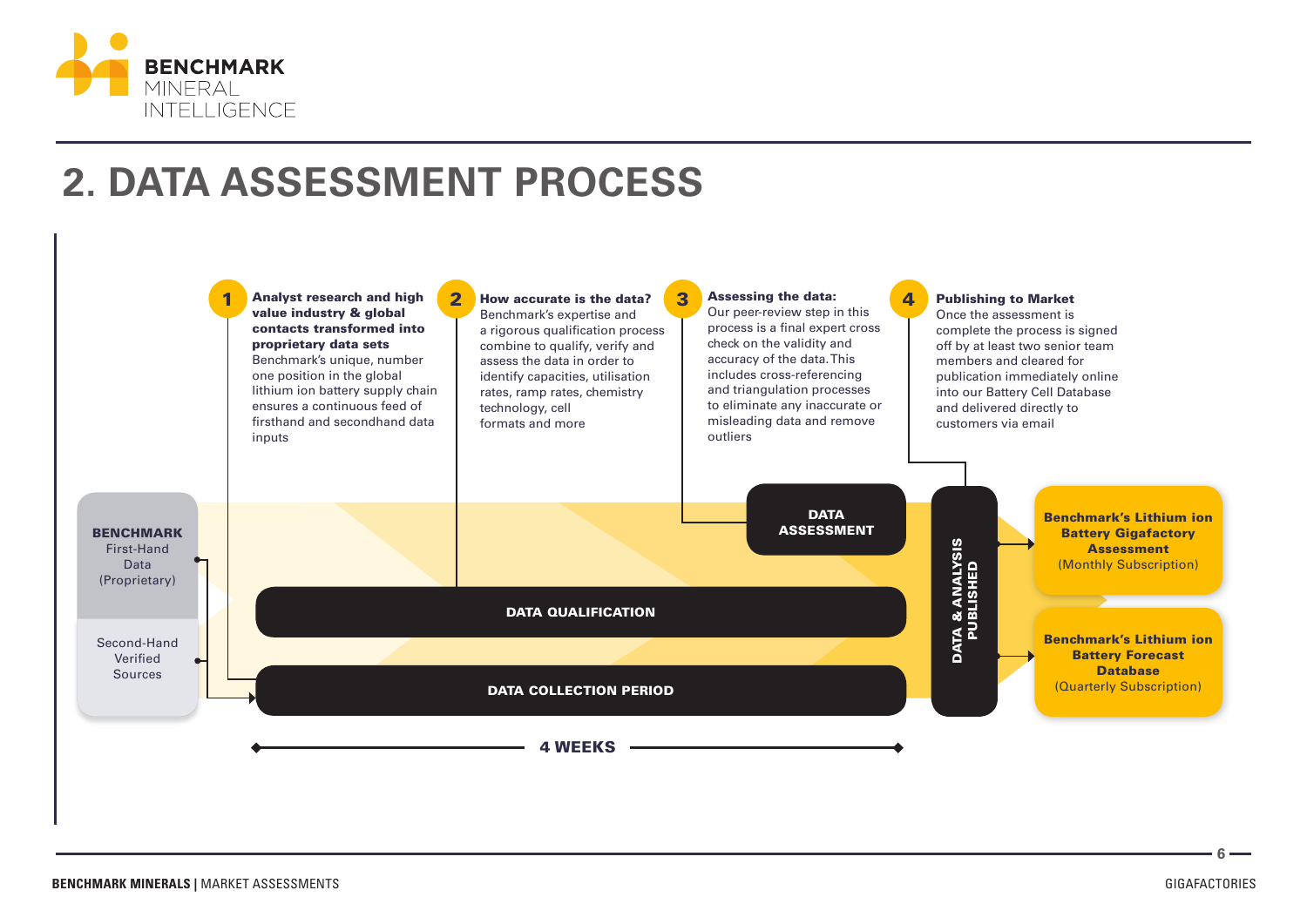

# **3. DATA ASSESSMENT**

In this section the methodology will review some of the key types of data included in the assessment and how they relate to the market:

# **3.1 LITHIUM ION BATTERY PRODUCTION CAPACITY**

## **DATA**

Data in the assessment is measured in GWh providing details on active production capacity and forecasts for future available capacities.

The numbers shown reflect the total capacity of the cells that could be produced by the plant on an annual basis (assuming 100% utilisation).

The figures represent capacity at the end of the given year.

## **3.2 TIER DATA**

Benchmark Minerals applies a tier ranking to the companies in the assessment.

The purpose of this ranking system is to define battery producers by the qualification level with automakers as well as volume and quality status.

Companies are qualified as tier 1, tier 2 or tier 3, definitions are as follows:

### **Tier 1**

- Qualified to supply more than 1 multinational OEM/EV producer outside of China
- $\blacksquare$  >5 GWh of annual cumulative capacity
- $\blacksquare$  Assessed every 3 months

### **Tier 2**

- $\blacksquare$  Not yet qualified to supply multinational OEMs/EV manufacturers
- $\blacksquare$  Qualified to supply domestic Chinese EV manufacturers
- $\blacksquare$  Qualified to supply non xEV applications

# **Tier 3**

- $\blacksquare$  Not yet qualified to supply EV end markets
- Annual cumulative capacity  $>1$  GWh
- $\blacksquare$  Primary focus non xEV markets including portable and stationary

# **3.3 PRODUCTION CAPACITY BY CATHODE TYPE**

As part of Benchmark Minerals assessment of each plant, cathode types are assigned to capacities. This information shows the relative direction of cathode technology for current and future plants.

Where possible information is gathered directly from industry, otherwise Benchmark analysts will use their expertise and supply chain knowledge to make an informed estimate.

Cathode requirements are assigned on a plant-

by-plant basis and aggregated in the monthly assessment to demonstrate the total cathode market share in relation to future forecast battery production capacity globally.

## **3.4 RAW MATERIAL DEMAND**

Raw material demand estimates are quoted in metric tonnes. The numbers assume 100% capacity utilisation of all the plants in the assessment and do not constitute a raw material demand forecast.

Benchmark Minerals demand forecast numbers are available via a separate subscription.

For further information on Benchmark Minerals forecast subscriptions please contact: info@benchmarkminerals.com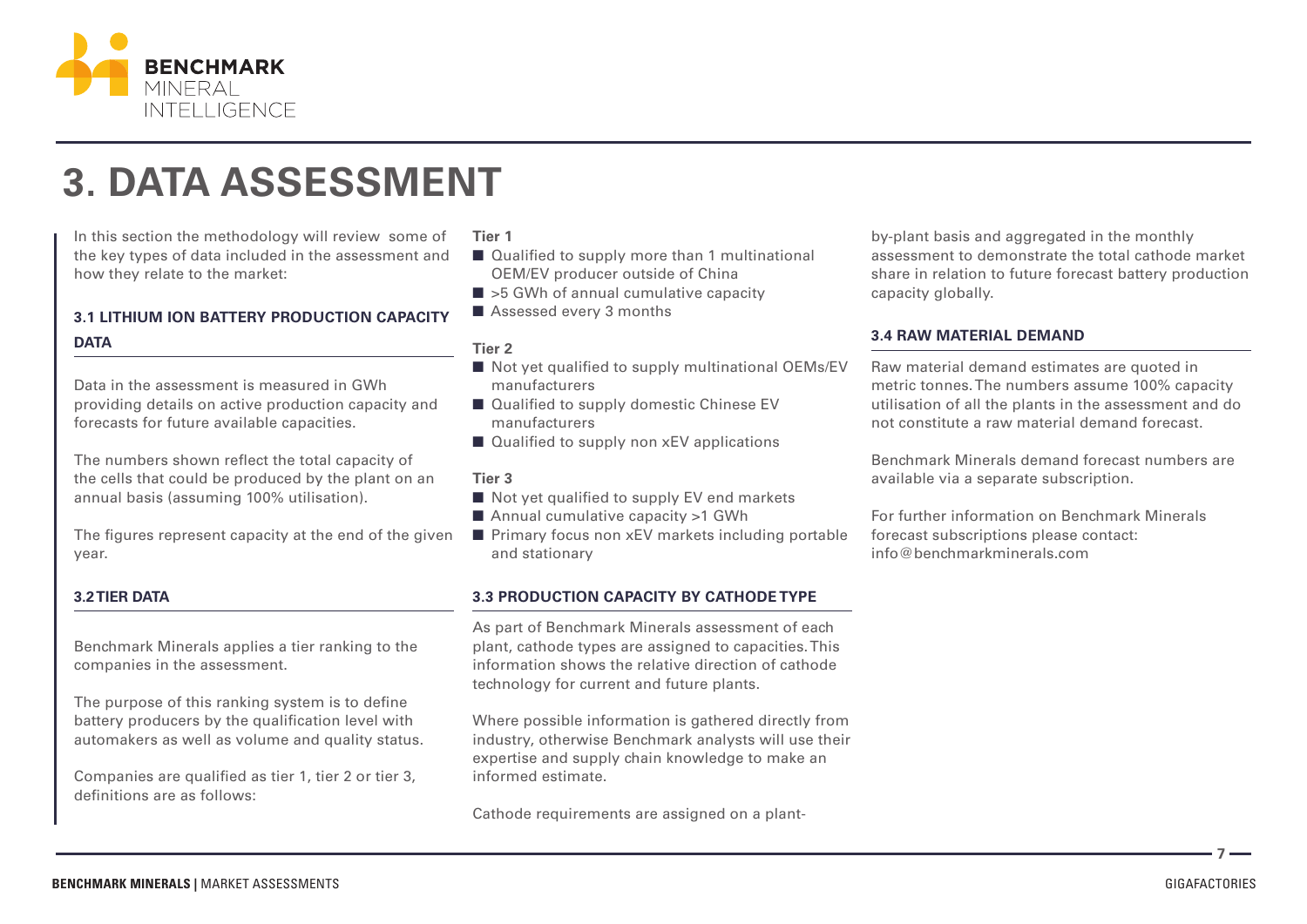

# **4. COMPLAINTS AND ENQUIRIES**

# **4. COMPLAINTS AND ENQUIRIES**

Benchmark Minerals strives to provide the highest standards for any request for information or complaint in order to give the market full confidence in its price assessments.

Any complaints should be forwarded to our dedicated complaints mailbox at: complaints@benchmarkminerals.com

All complaints are acknowledged within 3 working days

Complaints handling principles:

- $\Box$  Complaints can come from data providers, subscribers, as well as industry participants.
- $\Box$  Complaints can cover specific data, how the data was compiled, proposed changes to methodology and other editorial decisions taken by BMI.
- $\blacksquare$  BMI has set a timetable and will handle all complaints in a timely and fair manner.
- $\blacksquare$  The inquiry is conducted independently of any personnel who may be subject of the complaint.
- $\blacksquare$  BMI will advise the complainant of the outcome in writing in a reasonable period.
- $\blacksquare$  There is recourse to an independent 3rd party appointed by BMI if a complainant is dissatisfied with the outcome and seeks further recourse.
- $\blacksquare$  All material concerning the complaint and its review are kept by BMI for five years.

# **5. REVISION HISTORY**

## **5. REVISION HISTORY**

Benchmark Minerals is committed to consistency in data collection and reporting methodology.

Benchmark Minerals regularly reviews its policies and procedures, at least annually, to affirm the appropriateness of its methodologies.

Benchmark Minerals has continual and regular dialogue within the industry which allows it to gather feedback, adjust and refine its policies that ensure:

- $\blacksquare$  Appropriateness of data assessments
- $\blacksquare$  Provision of amendments and or removal of key types of data
- $\blacksquare$  Initiate new assessments to meet market needs

**May 2022:** Updated to include change of naming convention from Megafactory to Gigafactory, job title changes and to add all assessments to company structure chart